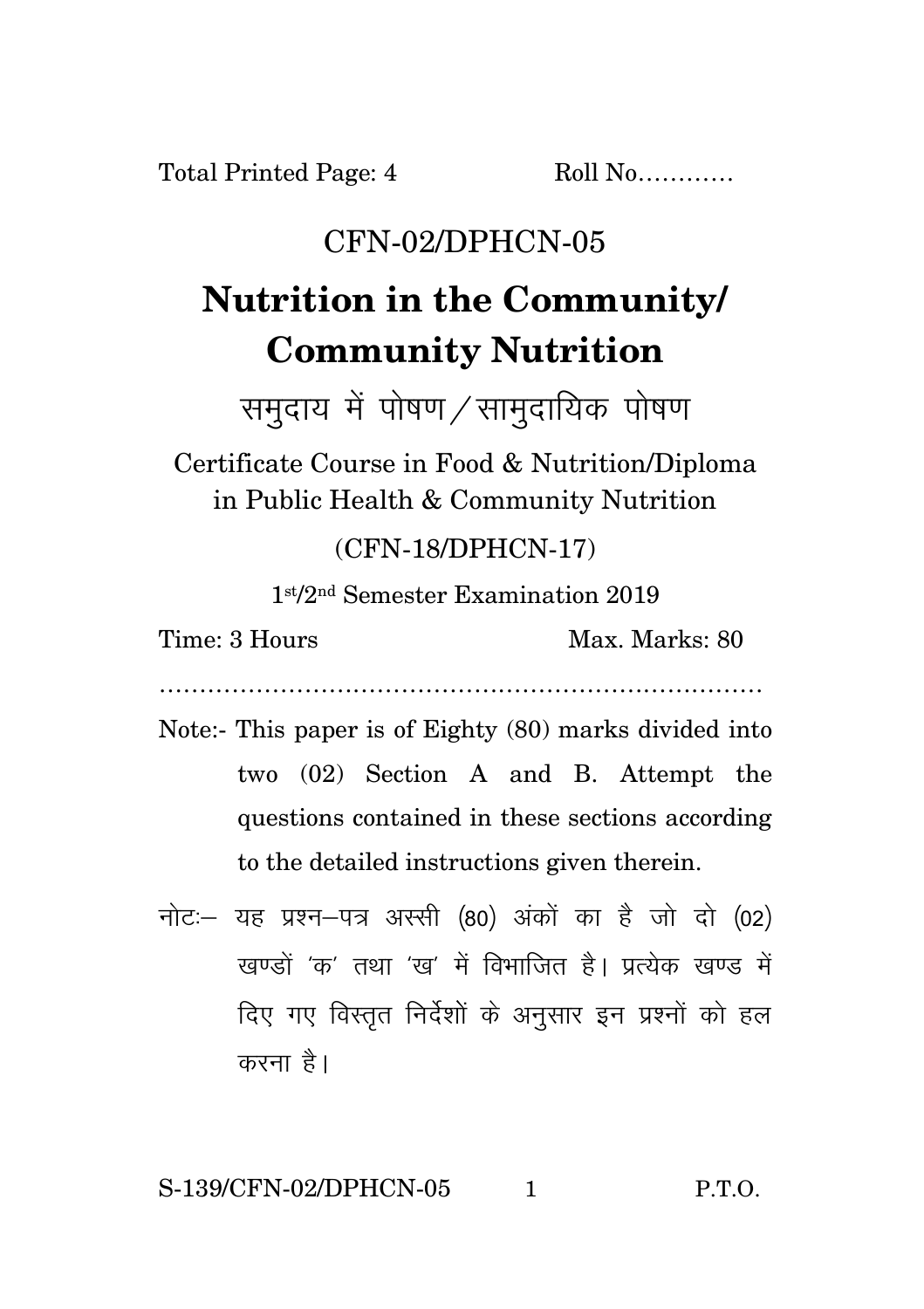Section-A (खण्ड-क)

(Long Answer Type Questions) (दीर्घ उत्तरीय प्रश्न)

- Note:- Section A contains five (05) long answer-type questions of fifteen (15) marks each. Learners are required to answer any three (03) questions only.  $(3\times15=45)$
- नोट: खण्ड 'क' में पाँच (05) दीर्घ उत्तरीय प्रश्न दिये गये हैं। प्रत्येक प्रश्न के लिए पन्द्रह (15) अंक निर्धारित हैं। शिक्षार्थियों को इनमें से केवल तीन (03) प्रश्नों के उत्तर तेने हैं।
- 1. What do you understand by nutrition knowledge? Explain in detail about the distance method to provide nutrition knowledge.

पोषण ज्ञान से आप क्या समझते हैं? पोषण ज्ञान प्रदान करने की दरस्थ विधि पर विस्तृत जानकारी दीजिए।

2. Give the details of complications, prevention and treatment of obesity.

मोटापे की जटिलताएं. रोकथाम व उपचार के बारे में विस्तारपर्वक बताएं ।

3. Discuss the developmental sequence of Public Distribution System and write in short about Targeted Public Distribution System.

> सार्वजनिक वितरण प्रणाली के विकास कम पर चर्चा कीजिए तथा लक्षित सार्वजनिक वितरण प्रणाली पर संक्षिप्त व्याख्या कीजिए।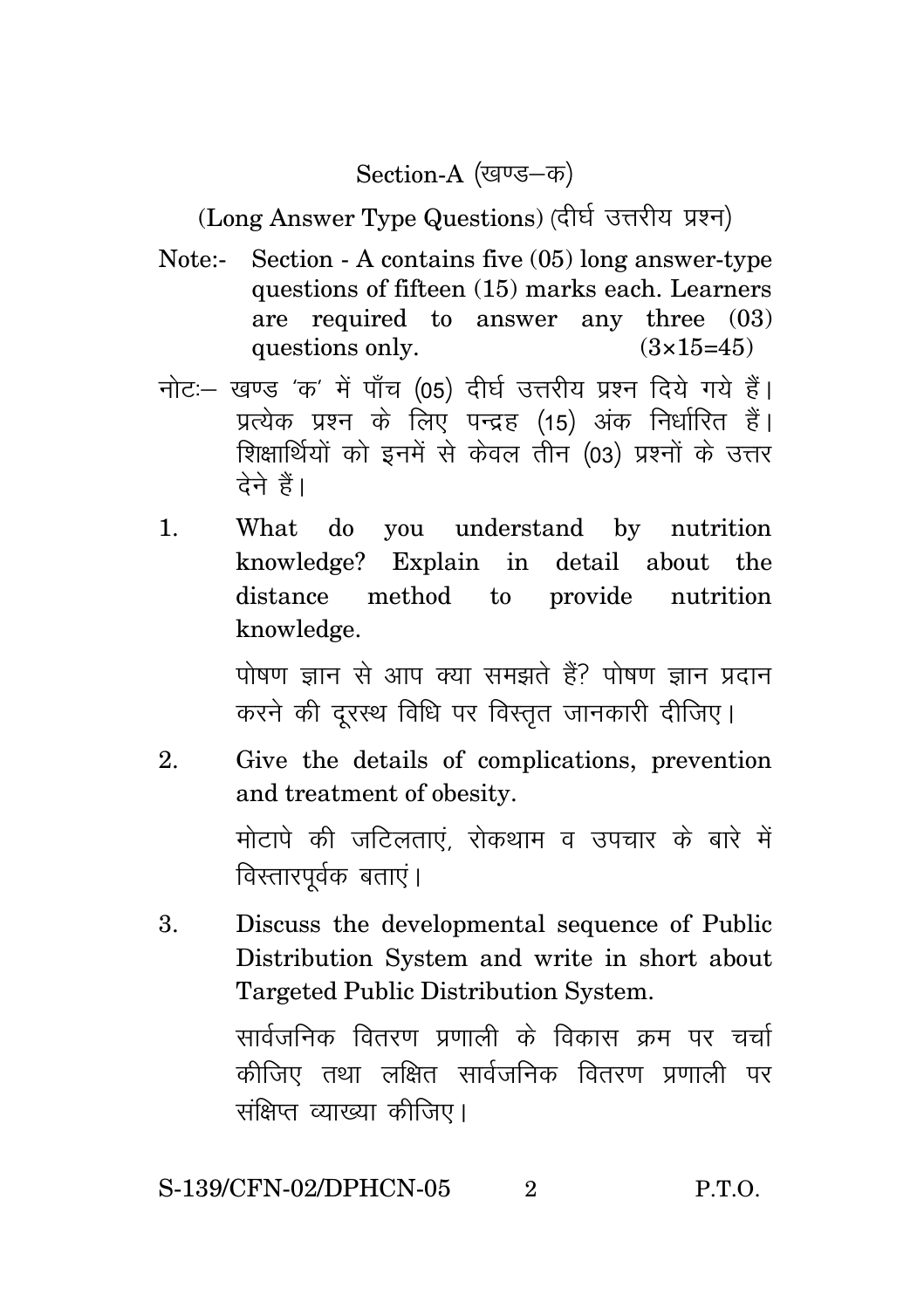4. Write in detail about the nutritional assessment through biophysical and anthropometric assessment.

> बायोफिजिकल टेस्ट एवं शरीर रचनात्मक (अन्थ्रोपोमेट्रिक) मूल्यांकन द्वारा पोषण मूल्यांकन पर विस्तृत रूप से लिखिए।

5. Give the classification of indicators for the indirect indicators nutritional assessment and comment on infant mortality rate and disease specific mortality rate.

> पोषण के अप्रत्यक्ष मुल्यांकन हेतू प्रयोग में लाये जाने <u>वाले संकेतकों का वर्गीकरण बताएं तथा शिश मत्य दर</u> व रोग विशिष्ट मृत्यू दर पर टिप्पणी कीजिए।

> > Section-B (खण्ड-ख)

(Short Answer Type Questions) / (लघु उत्तरीय प्रश्न)

- Note:- Section-B contains eight (08) short answer type questions of seven (07) marks each. Learners are required to answer any five (05) questions only.  $(5 \times 7 = 35)$
- नोट: खण्ड 'ख' में आठ (08) लघु उत्तरीय प्रश्न दिये गये हैं। प्रत्येक प्रश्न के लिए सात (07) अंक निर्धारित हैं। शिक्षार्थियों को इनमें से केवल पाँच (05) प्रश्नों के उत्तर देने हैं।
- 1. Comment on proving nutrition knowledge through personalised meeting.

व्यक्तिगत सभा द्वारा पोषण ज्ञान प्रदान करने पर टिप्पणी कीजिए।

S-139/CFN-02/DPHCN-05 3 P.T.O.